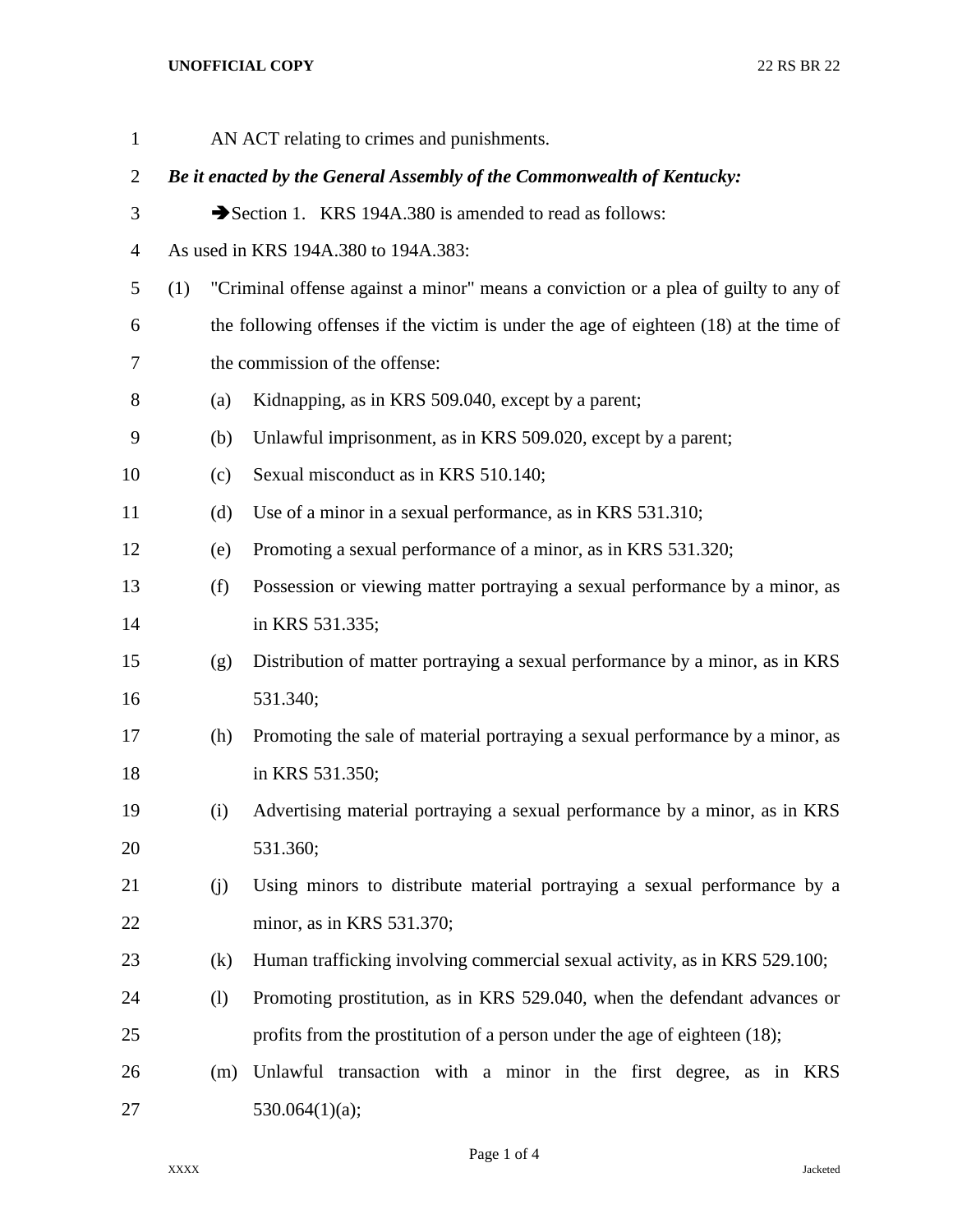## **UNOFFICIAL COPY** 22 RS BR 22

| $\mathbf{1}$   |     | (n)                               | Any attempt to commit any of the offenses described in paragraphs (a) to (m)          |
|----------------|-----|-----------------------------------|---------------------------------------------------------------------------------------|
| $\overline{c}$ |     |                                   | of this subsection; or                                                                |
| 3              |     | (0)                               | Solicitation to commit any of the offenses described in paragraphs (a) to (m)         |
| 4              |     |                                   | of this subsection;                                                                   |
| 5              | (2) |                                   | "Sex crime" means a conviction or a plea of guilty to any of the following offenses:  |
| 6              |     | (a)                               | Rape in the first degree as in KRS 510.040;                                           |
| 7              |     | (b)                               | Rape in the second degree as in KRS 510.050;                                          |
| 8              |     | (c)                               | Rape in the third degree as in KRS 510.060;                                           |
| 9              |     | (d)                               | Sodomy in the first degree as in KRS 510.070;                                         |
| 10             |     | (e)                               | Sodomy in the second degree as in KRS 510.080;                                        |
| 11             |     | (f)                               | Sodomy in the third degree as in KRS 510.090;                                         |
| 12             |     | (g)                               | [Sodomy in the fourth degree as in KRS 510.100;                                       |
| 13             |     |                                   | $(h)$ - Sexual abuse in the first degree as in KRS 510.110;                           |
| 14             |     | $(h)$ [(i)]                       | Sexual abuse in the second degree as in KRS 510.120;                                  |
| 15             |     | $\underline{(i)}[\overline{(j)}]$ | Sexual abuse in the third degree as in KRS 510.130;                                   |
| 16             |     | $\mathcal{L}(\mathbf{k})$         | Indecent exposure in the first degree as in KRS 510.148;                              |
| 17             |     | $(k)$ $(\theta)$                  | Indecent exposure in the second degree as in KRS 510.150;                             |
| 18             |     | $\underline{(l)$ [(m)]            | Unlawful use of electronic means originating or received within the                   |
| 19             |     |                                   | Commonwealth to induce a minor to engage in sexual or other prohibited                |
| 20             |     |                                   | activities as in KRS 510.155; or                                                      |
| 21             |     | $(m)$ $(n)$                       | Incest as in KRS 530.020;                                                             |
| 22             | (3) |                                   | "Violent offender" means any person who has been convicted of or who has entered      |
| 23             |     |                                   | a plea of guilty to the commission of a capital offense, Class A felony, Class B      |
| 24             |     |                                   | felony involving the death of the victim or serious physical injury to the victim, or |
| 25             |     |                                   | rape in the first degree, or sodomy in the first degree; and                          |
| 26             | (4) | "Youth camp" or "camp" means:     |                                                                                       |
| 27             |     | (a)                               | Any camp required pursuant to KRS 211.180 to obtain a permit to operate;              |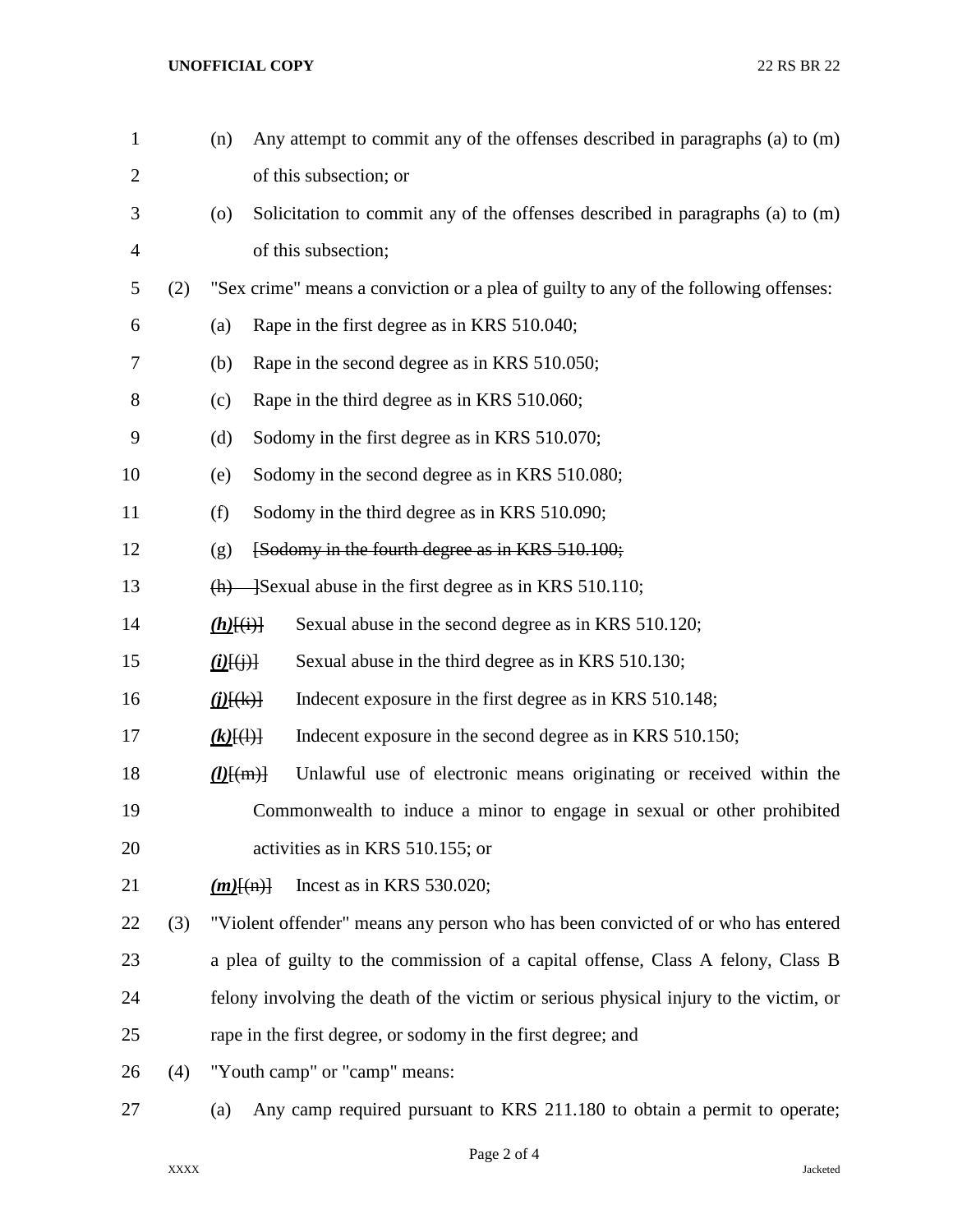| $\mathbf{1}$   |     |            | and                                                                                    |  |
|----------------|-----|------------|----------------------------------------------------------------------------------------|--|
| $\overline{c}$ |     | (b)        | Any program offered, whether free or for a fee, for recreational, educational,         |  |
| 3              |     |            | sports training, or vacation purposes to children under eighteen (18) years of         |  |
| 4              |     |            | age that a child attends outside the presence of his or her parent or legal            |  |
| 5              |     |            | guardian.                                                                              |  |
| 6              |     |            | Section 2. KRS 532.031 is amended to read as follows:                                  |  |
|                |     |            |                                                                                        |  |
| 7              | (1) |            | A person may be found by the sentencing judge to have committed an offense             |  |
| 8              |     |            | specified below as a result of a hate crime if the person intentionally because of     |  |
| 9              |     |            | race, color, religion, sexual orientation, or national origin of another individual or |  |
| 10             |     |            | group of individuals or because of a person's actual or perceived employment as a      |  |
| 11             |     |            | state, city, county, or federal peace officer, member of an organized fire department, |  |
| 12             |     |            | or emergency medical services personnel, violates a provision of any one (1) of the    |  |
| 13             |     |            | following:                                                                             |  |
| 14             |     | (a)        | KRS 508.010, 508.020, 508.025, or 508.030;                                             |  |
| 15             |     | (b)        | KRS 508.050 or 508.060;                                                                |  |
| 16             |     | (c)        | KRS 508.100 or 508.110;                                                                |  |
| 17             |     | (d)        | KRS 509.020;                                                                           |  |
| 18             |     | (e)        | KRS 510.040, 510.050, 510.060, 510.070, 510.080, 510.090, 510.100, or                  |  |
| 19             |     |            | 510.110;                                                                               |  |
| 20             |     | (f)        | KRS 512.020, 512.050, or 512.060;                                                      |  |
| 21             |     | (g)        | KRS 513.020, 513.030, or 513.040; or                                                   |  |
| 22             |     | (h)        | KRS 525.020, 525.050, 525.060, 525.070, or 525.080.                                    |  |
| 23             | (2) |            | At sentencing, the sentencing judge shall determine if, by a preponderance of the      |  |
| 24             |     |            | evidence presented at the trial, a hate crime was a primary factor in the commission   |  |
| 25             |     |            | of the crime by the defendant. If so, the judge shall make a written finding of fact   |  |
| 26             |     |            | and enter that in the court record and in the judgment rendered against the            |  |
| 27             |     | defendant. |                                                                                        |  |